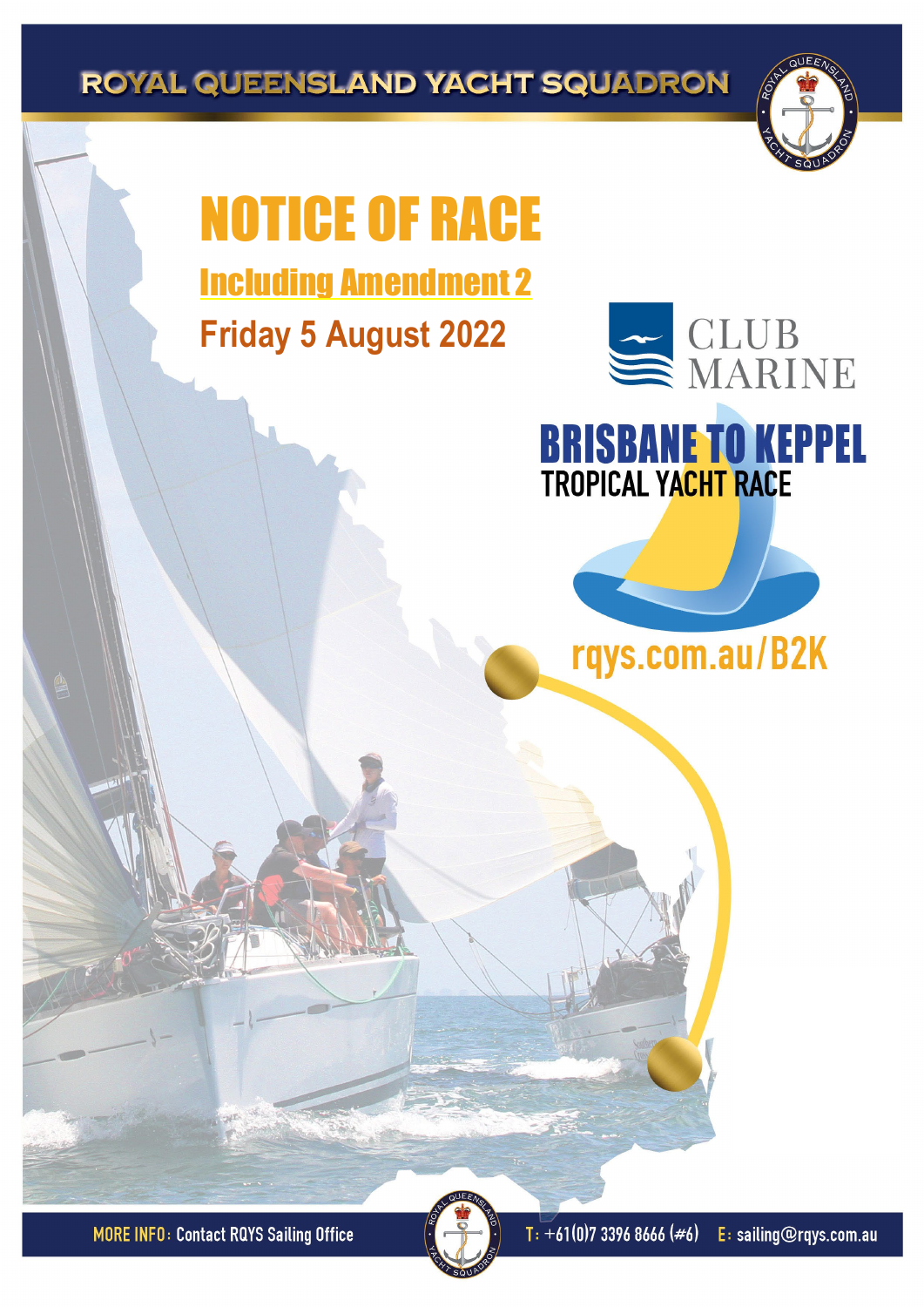*Owners and charterers of eligible Monohull and Multihull boats are invited to enter the 2022 Club Marine Brisbane to Keppel Tropical Yacht Race.*

*This race is organised and conducted by the Royal Queensland Yacht Squadron (RQYS) in conjunction with Keppel Bay Marina, and Keppel Bay Sailing Club.*

## **1. ORGANISING AUTHORITY**

1.1 The Organising Authority (OA) is the Royal Queensland Yacht Squadron (RQYS).

## **2. RACE GENERAL**

- 2.1 The warning signal for the race will be signalled no earlier than 1055 hours (Australian Eastern Standard Time) on Friday 5 August 2022.
- 2.2 The Race Committee (RC) may change the start time and/or date due to weather considerations.
- 2.3 At any time before the warning signal, the RC may be required to cancel or modify the event in response to QLD Government directions.
- 2.4 A minimum of 10 entries are required by 1st of June, for the 2022 B2K to proceed.

## **3. RULES**

3.1 General

- 3.1.1 The event is governed by the rules as defined in The Racing Rules of Sailing (RRS).
	- a. The International Regulations for the Prevention of Collisions at Sea (IRPCAS) will apply when a boat sailing under RRS meets a vessel that is not.
	- b. The IRC 2022 Rule Parts A, B and C.
	- c. The ORCi Rating System Rules.
	- d. The current OMR Rating System Rules.
	- e. The prescriptions and special regulations (SR) of Australian Sailing Part 1, Category 2.
	- f. Notice of Race (NOR) including any subsequent amendments, except as are modified by the Sailing Instructions (SI).
	- g. RRS Appendix T
	- h. A National Jury will be appointed in accordance with RRS 70.5(b).

## 3.2 Alterations to the Rules

- 3.2.1 The following alterations to the rules shall apply:
	- a. IRC Rule 21.1.5(e): A spare mainsail may be carried in the race as a bona fide replacement for a mainsail damaged during the race.
	- b. IRC Rule 21.6.1: A boat may carry one more spinnaker than shown on her current IRC certificate without an increase of rating.
	- c. ORCi Rule 206.1: A spare mainsail may be carried as a bona fide replacement for a mainsail damaged during the race and a boat that is also entered in the IRC Handicap Category may carry the maximum number of spinnakers allowed under its IRC certificate plus the additional spinnaker allowed under the Australian Sailing prescription to IRC Rules 11.2 and 21.6.1
	- d. ORCi Rule 204: As approved by ORC, Rule 204 is modified to allow the use of autopilot for Two-Handed Boats.
	- e. RRS 51: A boat with movable ballast or variable ballast (within the meaning of those terms in the special regulations) may move that ballast for the purpose of changing trim or stability.
	- f. RRS 52 is amended to permit powered winches for boats racing in non-IRC Categories.
	- g. RRS 52 is amended to allow self- steering equipment to be used by boats in the Two-Handed division.
	- h. RRS Appendix A5.2 is changed as per NOR 12.1.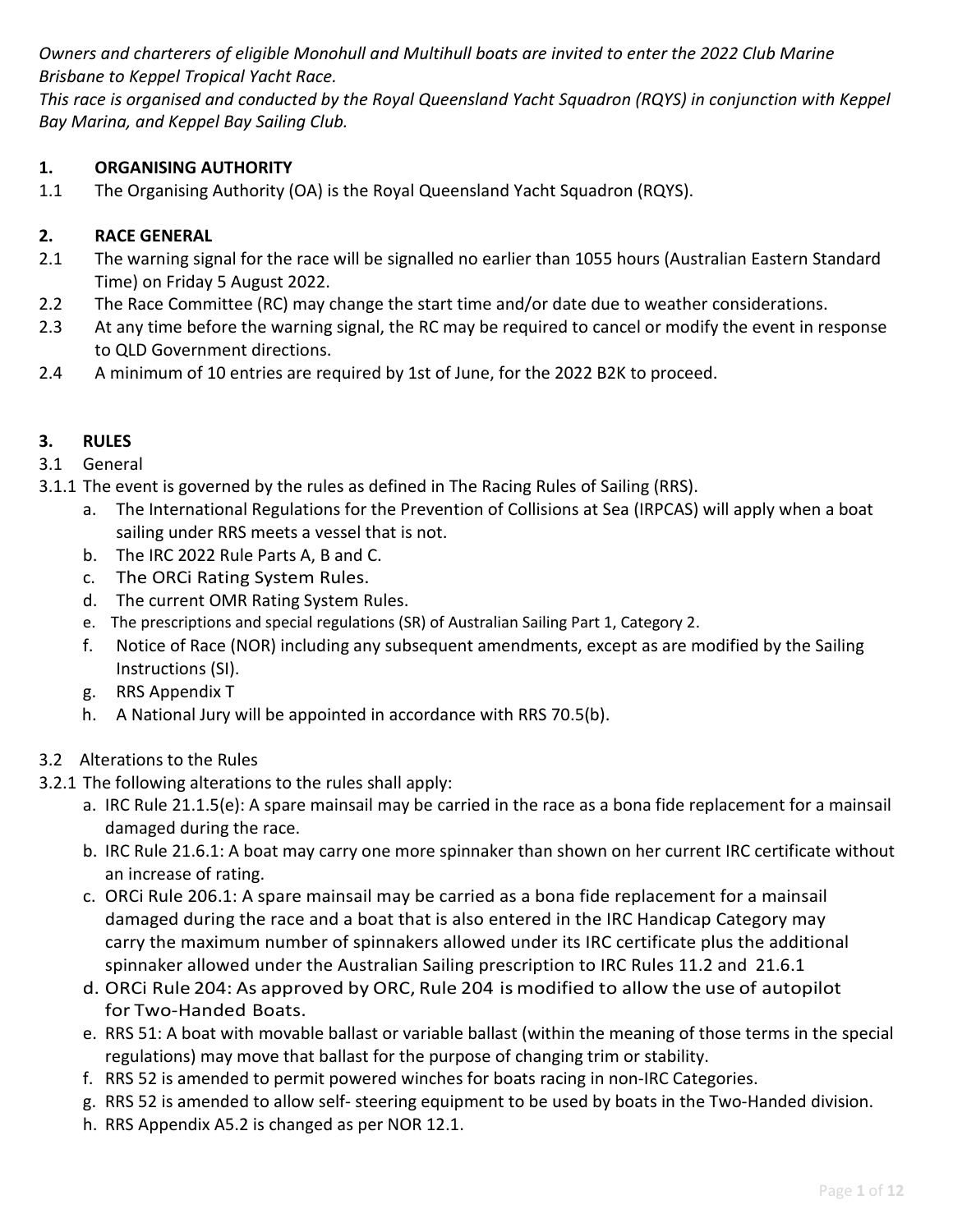- i. Special Regulation 3.25.1(a) (i) is changed as per NOR Appendix B. IRC Rule 22.4 is changed by NOR 11.1.1.
- j. Special Regulation requirements for Two Handed entries are changed as per NOR Appendix D.

## **4. Sailing Instructions**

4.1. The Sailing Instructions will be available by 29 July 2022 and published on: <https://www.rqys.com.au/brisbane-to-keppel-tropical-yacht-race-2022/>

## **5. ELIGIBILITY**

- 5.1 Requirements for all boats
- 5.1.1 The race is open to all sailing boats monohull and multihull whose owners or persons chartering are financial members of a club recognised by the competitor's national authority.
- 5.1.2 A boat and crew shall comply with Appendix A, B, C & D of this NOR.

## **6. ENTRY**

- 6.1 Entry shall be made online through the SailSys online entry system at <https://rqys.com.au/B2K-ENTRY> with the following items submitted on SailSys (preferred method) or via email [sailing@rqys.com.au:](mailto:sailing@rqys.com.au)
- a. Verification of stability (satisfy compliance with Special Regulations Part 1, Appendix B & NOR Appendix A) (not required for Multihull yachts).
- b. A current, 01 July 2022, audited Special Regulations Form for Category 2.
- c. A Keel Inspection Certificate as required by Special Regulation 3.02.4 and 3.02.5 (not required for Multihull yachts).
- d. Life Raft Inspection certificate/s.
- e. Radio Installation Inspection report/s.
- f. 406 Mhz EPIRB Registration certificate in the boat's name.
- g. Current Measurement and Rating certificate/s, as required for Divisions entered, dated no later than 29 July 2022.
- h. Two (2) digital, colour photographs: first shall be a recent photograph of the boat under sail, suitable for search and rescue purposes. The second to be a photograph with the trysail and storm jib set which must be taken and time-stamped within the week leading up to the race (29 July 2022 onwards). An alternative to sending a photo of trysail and storm jib set is to display these until acknowledged by the Committee Boat before the start. Further information to be advised in the Sailing Instructions.
- i. Brief history of the boat for publicity purposes.
- j. Crew list to be completed online on the boat's SailSys entry, with PLB HEX numbers and current emergency contact details for all crew.
- k. Crew's Safety at Sea Survival Course certificate/s.
- l. Crew's Senior First Aid certificates.
- m. Crew's Short Range Operator Certificate of Proficiency (SROCP) or higher qualifications.
- n. Copy of the vessel's Insurance Policy proving currency at the time of the race.
- o. Owner/Charterer Declaration, Stability and Crew Declaration forms.
- p. Total crew weight for boats entered in the OMR category.
- 6.2 The Race Committee may reject or cancel any entry in accordance with RRS 76.1.
- 6.3 Privacy Note: Personal information about crew members is obtained in the crew lists. That information is obtained for use in search and rescue situations. The information will be given to search and rescue authorities and organisations, the water police, volunteer coastal stations and media representatives, and may be passed on by them to other organisations. A condition of entry is that crew members are to be informed of this and advised that they may obtain access to the information held about them by contacting the Organising Authority.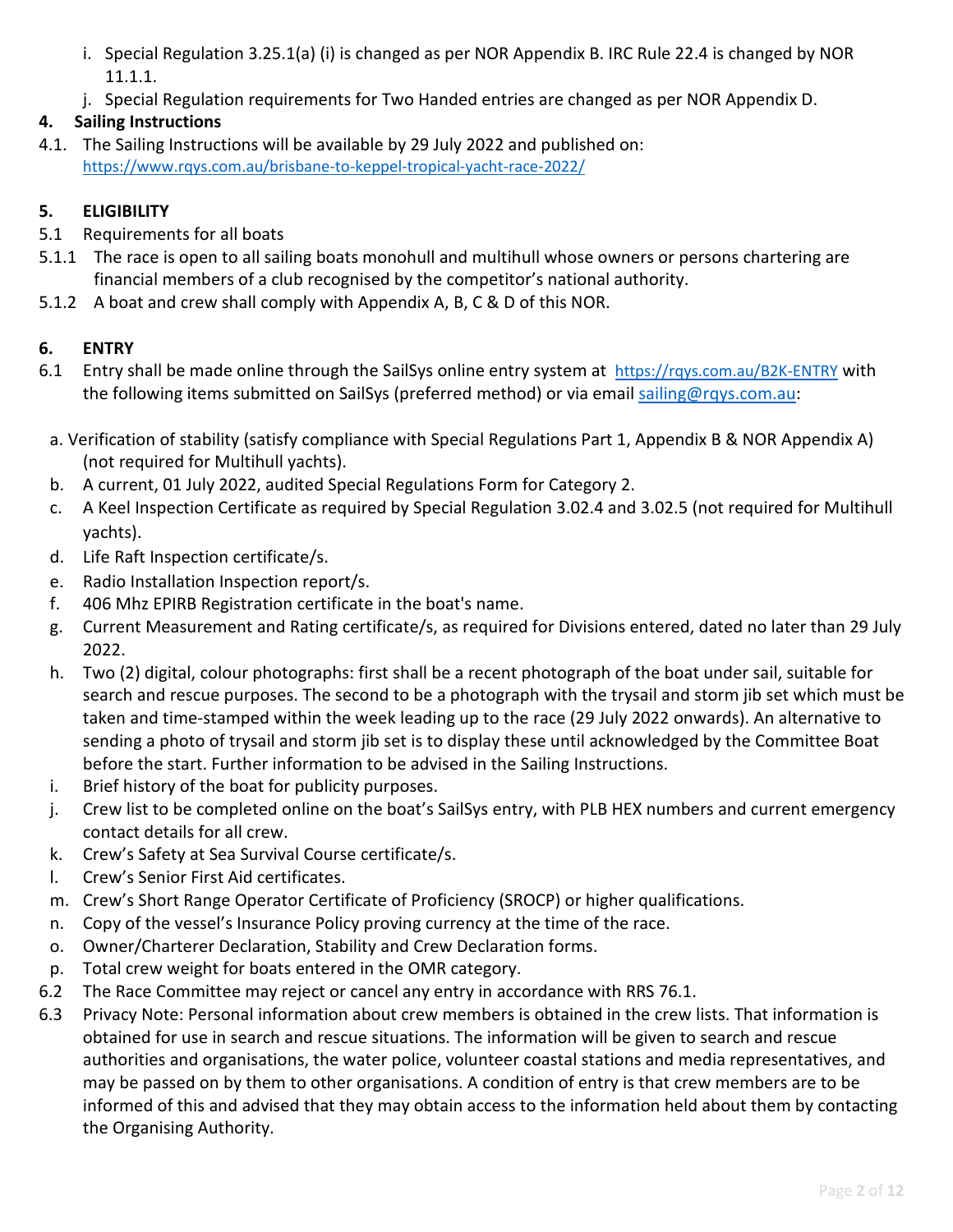## **7. FEES**

- 7.1 Fees shall be as per below: Category and Class Fee
	- Early-bird Entry \$650.00 + \$25.00 per crew
	- Standard Entry \$750.00 + \$25.00 per crew
	- Late Entry  $$850.00 + $25.00$  per crew
	- Late Document Lodgement Additional \$50.00 per compliance item to a maximum if \$400
- 7.2 Any Refunds will be as per the RQYS Sailing Refunds Policies [\(https://www.rqys.com.au/policiesanddocuments/](https://www.rqys.com.au/policiesanddocuments/))

## **8. CATEGORIES**

- 8.1 There are eight (8) scoring categories: Monohull IRC – crewed and Two Handed Monohull ORCi – crewed and Two Handed Monohull PHS – crewed and Two Handed Multihull OMR – crewed and Two Handed
- 8.2. Divisions may be formed in each of the above categories, subject to a minimum of five (5) entries in each scoring category.
- 8.3. The OA may alter, amalgamate, or divide any category and may add categories as required.
- 8.4. Yachts may enter any category for which they qualify.

#### **9. SCHEDULE**

| Early-bird entry fee                                   | Available until 01 June 2022 |
|--------------------------------------------------------|------------------------------|
| Standard entry fee                                     | From 02 June 2022 - 15 July  |
|                                                        | 2022                         |
| Late entry fee                                         | From 16 July 2022            |
| Finalised entries and documentation deadline           | 22 July 2022                 |
| Protests concerning eligibility received no later than | 27 July 2022                 |
| Pre-race communication check deadline (NOR             | 1700hrs EST, 31 July 2022    |
| Appendix B.3)                                          |                              |
| Handicaps and ratings published                        | 31 July 2022                 |
| Mandatory race briefing at RQYS                        | 4 August 2022 at 1800 hours  |
| First warning signal                                   | 1055hrs EST 05 August 2022   |

## **10. COURSES AND CHARTS**

10.1 The course to sail will be:

Start in Moreton Bay - to the North West Fairway mark via the North- West Channel - to Keppel Bay leaving Fraser Island to port, Breaksea Spit Beacon to port, Lady Elliott Island to starboard, Polmaise Reef to starboard, Great Keppel Island to starboard thence to the finish at Keppel Bay. The finishing line will be offshore from Rosslyn Bay Marina. Further course details will be included in the Sailing Instructions.

- 10.2 The race is a distance of approximately 343 nautical miles.
- 10.3 Electronic or paper nautical charts shall be carried on board covering the course area. Charts covering the course are AUS 815, AUS 816, AUS 247, AUS 235, AUS 236, AUS 818, AUS 819.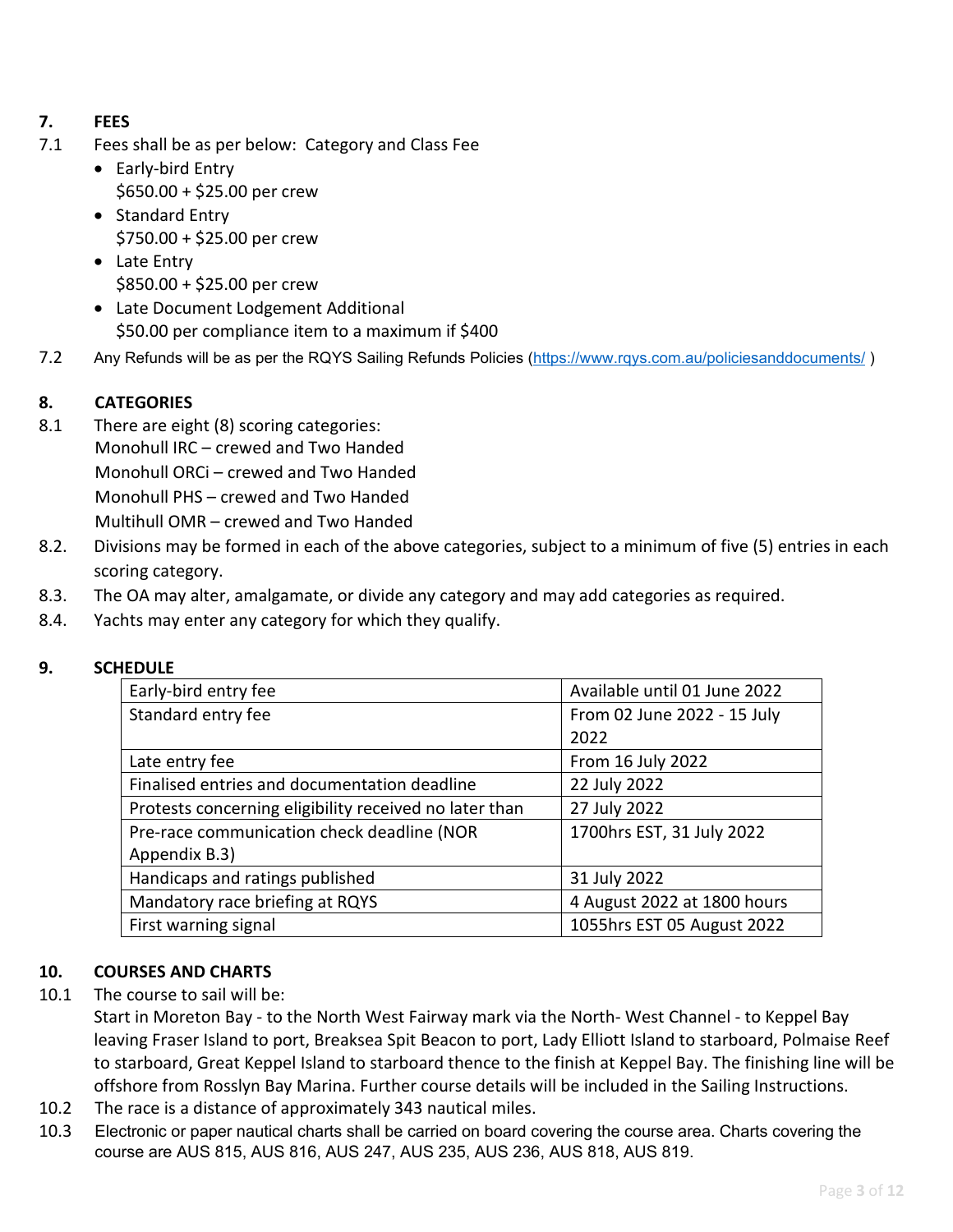## **11. SCORING AND HANDICAPS**

- 11.1 IRC and ORCi Category Results will be decided by the application of the Time Corrector (TCC) as shown on the IRC or ORCi Certificate as a multiplier of lapsed time. The boat with the lowest corrected time (after application of scoring penalties, if any) will be scored first.
- 11.1.1 Boats shall sail with no more than the number of crew stated on their IRC certificate, but there shall be no weight restrictions.
- 11.1.2 ORCi crew weight shall be calculated using ORCi Rule 102.2. ORCi Category Results will be decided by single number Time on Time scoring using a boats "All purpose" handicap number.
- 11.2 PHS Categories Results will be decided by the application of Time Correction Factor (TCF) as a multiplier of elapsed times. The starting TCF shall be determined by the Race Committee and shall not be subject to protest or request for redress (amends RRS 60.1 and 62).
- 11.3 OMR Category Results will be decided by the application of Time Correction Factor (TCF) as a multiplier of elapsed times as shown on the OMR rating. The boat with the lowest corrected time (after application of scoring penalties, if any) will be scored first.

## **12. PENALTIES**

- 12.1 A boat that fails to return and start when signalled in accordance with RRS 29.1, shall receive a 30-minute elapsed time penalty. This alters RRS Appendix A5.1.
- 12.2 RRS 44.1 & 44.3 may be altered by the Sailing Instructions.

#### **13. ADVERTISING**

13.1 Boats may be required to display the event sponsors name or logo in accordance with World Sailing (WS) Advertising Regulation 20.4 as directed by the Race Committee.

#### **14. RACE BRIEFINGS**

14.1 It is mandatory that at least two (2) of either the Owner, Skipper, Sailing Master/Boat Captain, or Navigator attend and sign-on to show attendance at the race and weather briefing. Failure to attend may result in a Discretionary Penalty (DP) or protest by the Race Committee.

#### **15. PRIZES AND TROPHIES**

- 15.1 The overall winner of the B2K yacht race will be the fully crewed boat that wins the overall IRC Handicap Category.
- 15.2 Prizes shall be awarded to 1st, 2nd and 3rd in each Category for the race, subject to a minimum of five (5) entries in the Category.
- 15.3 A Line Honours prize shall be awarded for the first monohull and multihull to finish the race.
- 15.4 Other Prizes and Trophies may be awarded at the discretion of the RC.

#### **16. MOORING ARRANGEMENTS**

- 16.1 Royal Queensland Yacht Squadron (LAT 2m): Berthing for competing boats may be available at RQYS from 0900 hrs on Wednesday 27 July 2022 until the start of the race, at entrants' expense. Boats requiring berthing must book a berth with the Marina Office – 07 3393 3554 / [marinaadmin@rqys.com.au.](mailto:marinaadmin@rqys.com.au) It is a condition of entry that yachts shall moor in accordance with the Directions of the Marina Manager, berthing arrangement is subject to availability and depth constraints.
- 16.2 Rivergate Marina: Mooring for deep draft vessels may be available at Rivergate Marina, Brisbane River (+61 739 071 600 or [info@rivergate.com.au\)](mailto:info@rivergate.com.au).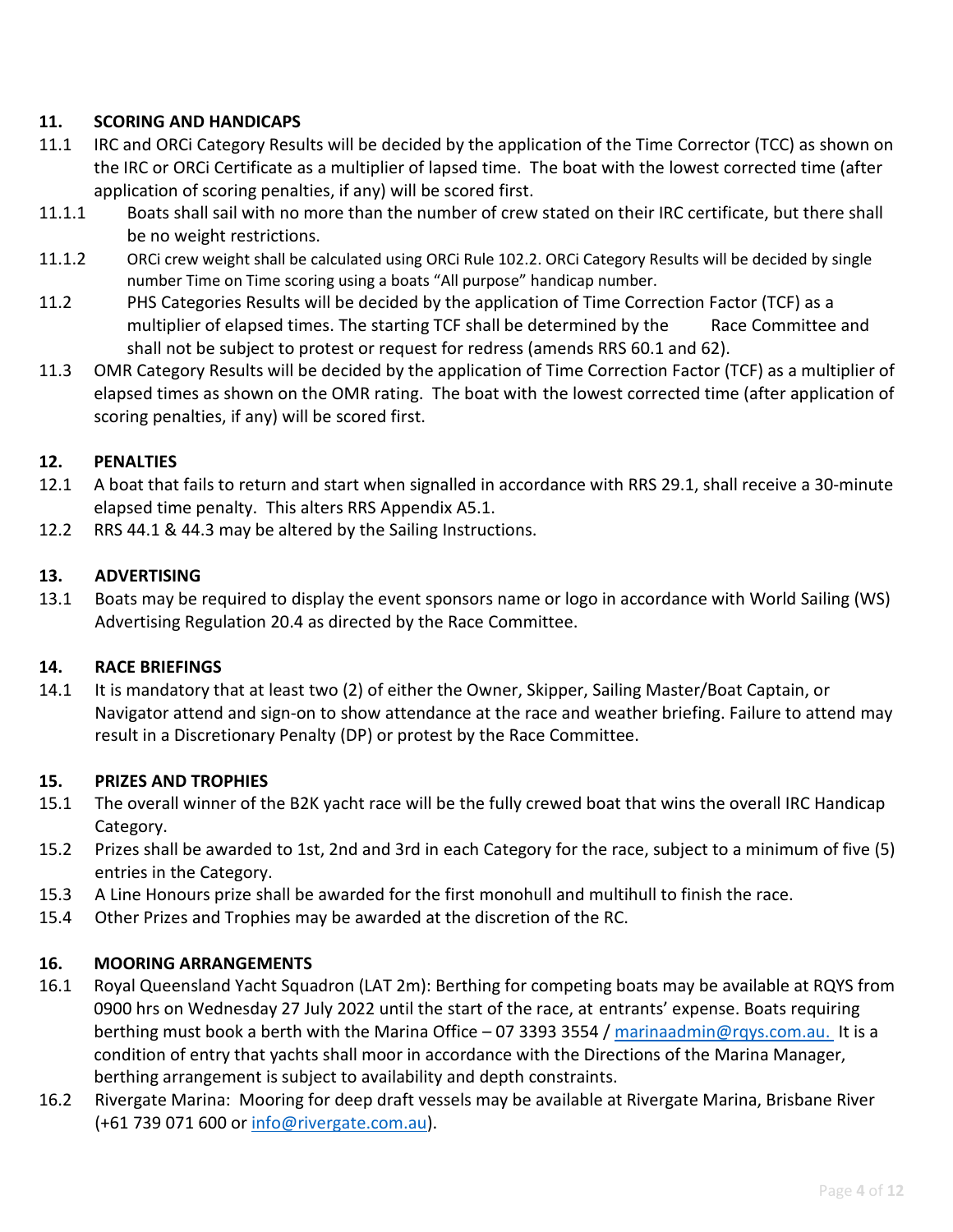- 16.3 Keppel Bay Marina: A period of complimentary berthing at Keppel Bay Marina will be provided details will be confirmed in SI.
- 16.4 A boat shall not discharge treated or untreated sewerage within a harbour, marina, or marine park.
- 16.6 One-way equipment and gear transport, at a cost to boats, will be arranged by RQYS to Keppel Bay Marina.

#### **17. DISCLAIMER**

17.1 The Organising Authority, the Race Committee, the Regatta sponsors and their respective representatives, officers, members, and volunteers accept no liability whatsoever for any loss of life, property, personal injury, or damage caused by or arising out of the 2022 Brisbane to Keppel Tropical Yacht Race. Participants compete entirely at their own risk.

#### **18. CONDITIONS OF ENTRY**

- 18.1 By entering, the owner/charterer agrees to be bound by all the rules and conditions of the race, acknowledges, and accepts:
- 18.1.1 They and the crew are familiar with and understand the Racing Rules of Sailing and the Australian Sailing Special Regulations.
- 18.1.2 They and the crew are familiar with and understand RRS 3 "Decision to Race" and Special Regulations 1.02 "Responsibility of the Person in Charge".
- 18.2 The entry of the boat and crew is agreed to and accepted by The Royal Queensland Yacht Squadron on the basis that the owner/charterer, their skipper and crew are individually aware of and conversant with the risks involved in the sport of ocean racing and that their participation is entirely at the risk of the owner/competitor and their skipper and crew.
- 18.3 The owner/charterer warrants the suitability of their boat for the race.
- 18.4 The safety of a boat and her entire management including insurance shall be the sole responsibility of the owner/charterer who must ensure that the boat is fully found, thoroughly seaworthy, and managed by a crew of sufficient number and experience who are physically fit. The owner/charterer must be satisfied as to the soundness of the hull, spars, rigging sails and all gear. They must ensure that all safety equipment is properly maintained, stowed and in-date and that the crew know where it is kept and how it is to be used.
- 18.5 Neither the Royal Queensland Yacht Squadron, its officers, employees, or agents shall be responsible/liable for any loss, damage death or personal injury however caused to the owner/charterer, their skipper or crew or their property because of their taking part in this event and its related activities, including pre-start and post finish operations and shore activities.
- 18.6 Neither the Royal Queensland Yacht Squadron, its officers, employees, or agents shall be liable for any costs or expenses that may be incurred as a result of special assistance at sea being arranged for any reason whatsoever.
- 18.7 Neither the existence of these conditions, and their use by the race organisers, or the inspection of the boat pursuant to these conditions in any way limits the absolute responsibility of the owner/charter and crew.
- 18.8 The crew has been advised by the owner/charterer to satisfy themselves as to the experience of the skipper and the adequacy of the boat, all safely equipment and insurance arrangements.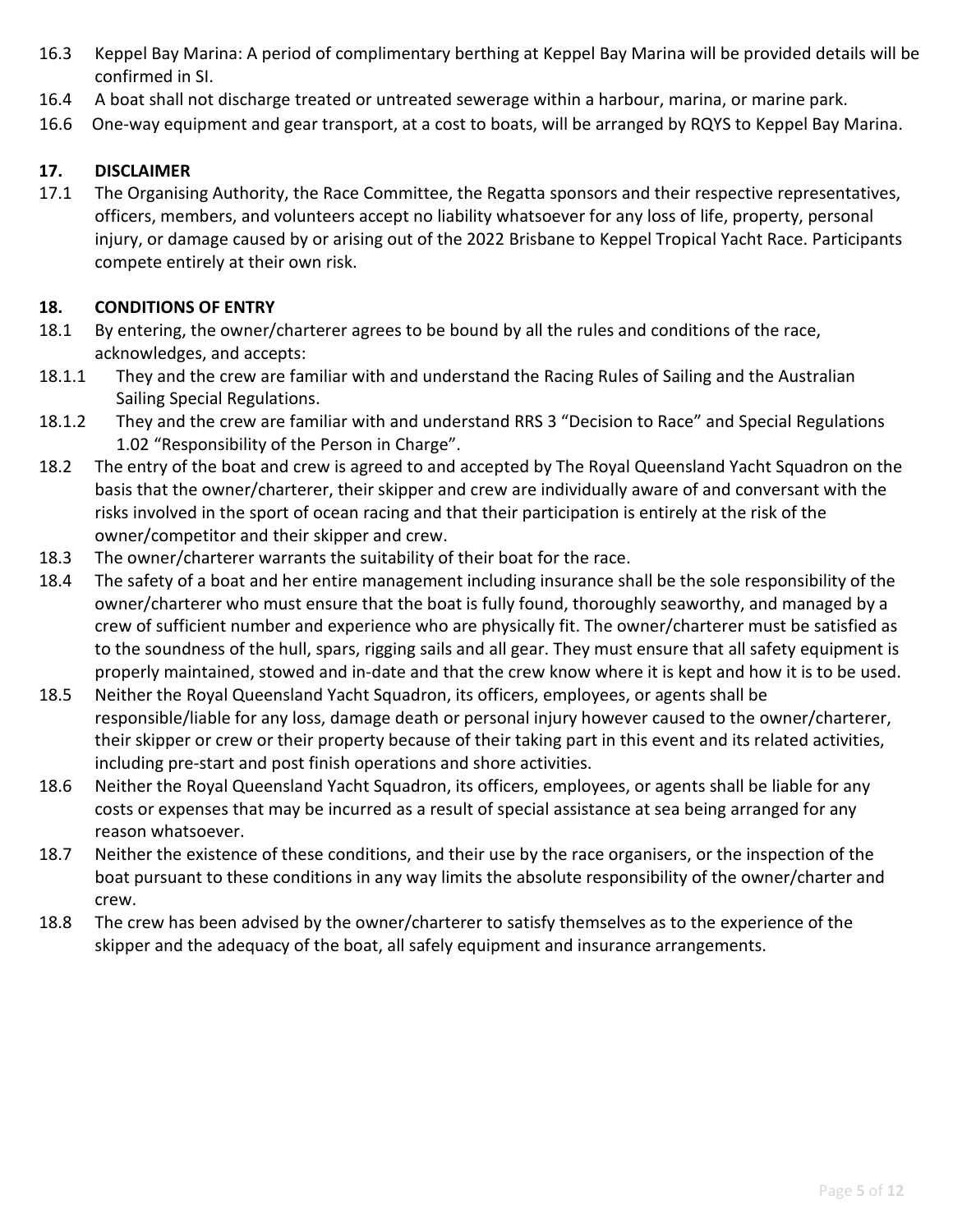#### **APPENDIX A**

#### **Stability and Hull Construction Requirements for Monohull Yachts**

A determination by the Organising Authority as to the suitability of supplied documentation in demonstrating a boat's compliance with the Stability and Hull construction requirements is final.

**1. Stability of Boats with movable or variable ballast** Refer to the Special Regulations Appendix B.

#### **2. All boats – resistance to capsize**

A boat shall provide evidence as follows to demonstrate that it achieves not less than:

- An ORCi Stability Index of no less than 110 for the configuration in which the boat proposes to race; or
- International Standard ISO 12217-2 Design Category.

#### **3. Boat holding current, valid ORCi Rating Certificate**

A boat with a current, valid ORCi Rating Certificate shall supply that certificate, including the measurement inventory.

#### **4. Boat previously holding valid ORCi Rating Certificate**

A boat without a current, valid ORCi Rating Certificate but with a previously valid (issued within 5 years before race start, but not current) ORCi Rating Certificate shall supply its most recent previously valid (but not current) certificate, including the measurement inventory for the configuration in which the boat proposes to race, accompanied by a completed Stability Declaration (refer to Special Regulations Appendix B3.3 for specific requirements).

#### **5. Boat achieving ISO 12217-2 Design Category A**

A boat with a current, valid certificate demonstrating that it achieves International Standard ISO 12217-2 Design Category A shall supply that certificate.

#### **6. Hull Construction Scantlings**

All boats shall comply with SR 3.03, for Category 2 events.

#### **7. Keel Inspection**

Keel Inspection Certification as required by Special Regulation 3.02.4 and 3.02.5.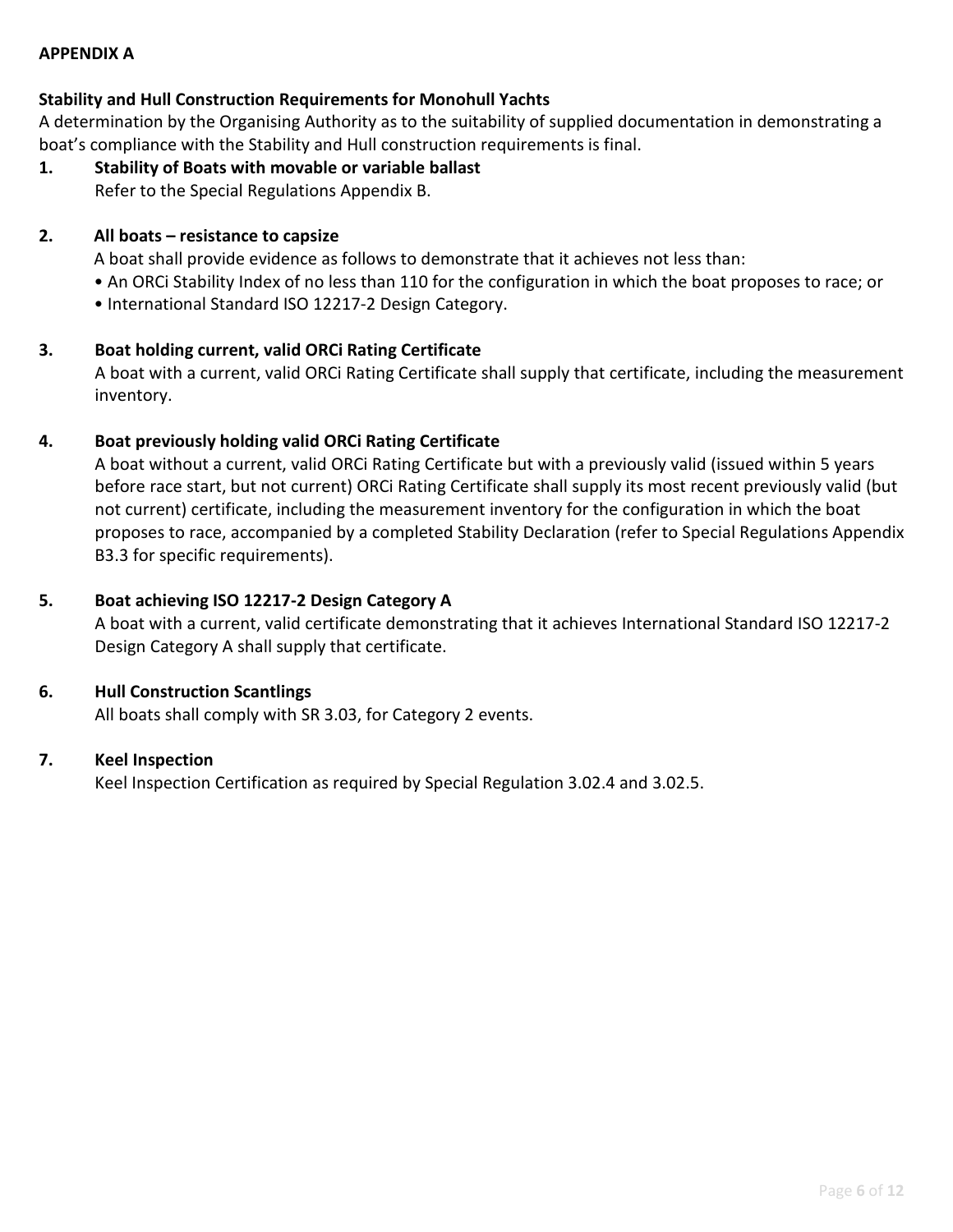#### **APPENDIX B**

#### **Additional Requirements**

#### **1. General**

The following requirements add to the requirements of Australian Sailing Special Regulations Part 1 for Category 2 Races. International entrants will be provided with a copy of the Australian Sailing prescriptions and regulations on request. These regulations vary in some minor respects from the ORC special regulations.

#### **2. Communications**

## **All position schedules during the 2022 Brisbane to Keppel Tropical Yacht race will be conducted by Satphone.**

Boats shall carry a Satellite Telephone (satphone) installed in accordance with Special Regulation 3.25.1(a)(ii). The satphone "*incorporating voice and SMS capability, shall be retained in a securely fastened mounting, connected to the vessel's electrical supply, equipped with a permanently located external aerial, and continuous coverage for the race area*".

Boats shall carry a permanently installed VHF radio in accordance with Special Regulations Part 1, 3.25.1(b)(i) and shall be capable of transmitting/receiving, as a minimum, on the following frequencies: VHF Channels 16, 21, 22, 67, 70, 72, 73, 77, 80, 81, 82. It is recommended that boats also carry a HF Radio but it is not a requirement.

Boats shall maintain a 24-hour listening watch for the duration of their race on VHF Channel 16.

#### **3. Pre-race communication check**

Boats shall carry out a mandatory satphone communication check with the RC by voice and text to +61404900546.

Yachts are also required to carry out a mandatory radio check on VHF Channel 16 with Coastguard Redcliffe. Radio checks shall be carried out in open water well away from the confines of any marina. Boats must specify in the radio check:

- a. the boat name;
- b. the boat registration; and
- c. that the purpose of it is to comply with the Brisbane to Keppel Tropical Yacht race requirements.

#### **4. Radio and satellite phone Installation Inspection Report**

Boats shall provide a radio and satellite phone inspection report to verify the adequacy of the installation and operation of a boats radios and satellite phones. The inspection report is to be provided on the form at Appendix E. The report can be completed by a marine electrician, radio technician, or business that specialises in the installation of marine electronics.

For radio communications, a boat's name may be limited to not more than two words. The RC may alter names where appropriate.

#### **5. AIS**

Boats must be fitted with AIS with the ability to send and receive which shall be active in both modes at all times. This instruction may only be protested by the race committee. This alters RRS 60.1 and 60.2.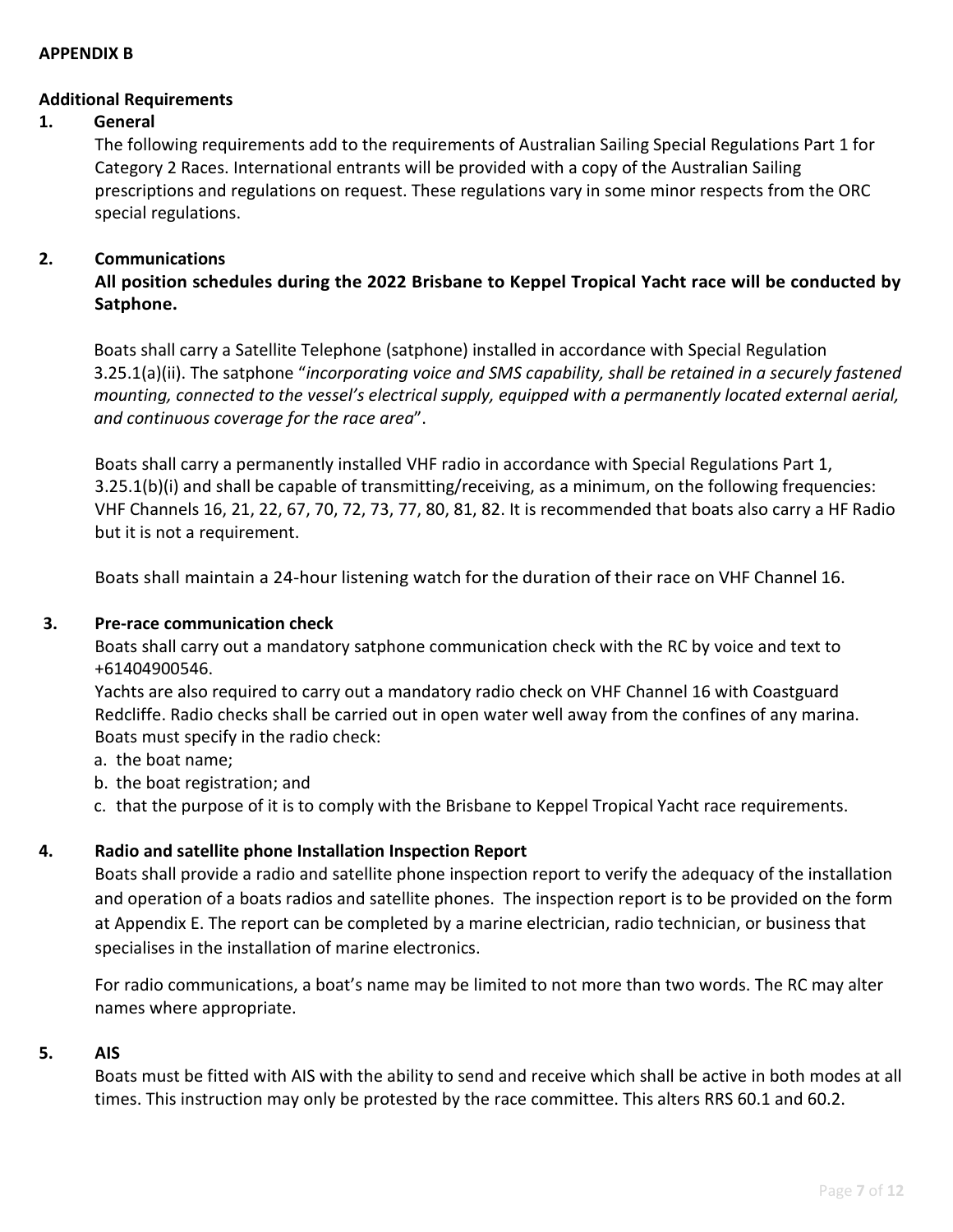#### **APPENDIX C**

#### **Boat Requirements**

#### **1. Requirements**

- Be single hulled and self-righting (not required for Multihull yachts).
- Be built in accordance with the Special Regulations Part 1, section 3.03, and 3.05 for Category 2.
- Have a waterline length not less 7.5 metres.
- Comply with the Australian Sailing Special Regulations Part 1 for Category 2 events.
- Comply with Appendix A, B, C and D of this Notice of Race.
- Be on the register of a Yacht Club affiliated with its National Authority.
- Multihulls shall comply with the variations for multihulls.

#### **2. Insurance**

The owner or charterer of a boat entered in the race or series shall hold a marine legal liability insurance policy with respect to the boat, current when racing and not racing, with an sum insured of not less than AUD\$10 million (or its equivalent in another currency). The policy shall state that the boat is covered for the race in which it is participating or that it is covered for races of a length greater than the length of the race in which it is participating. The policy shall be in effect throughout the race of the 2022 Brisbane to Keppel Tropical Yacht Race.

#### **3. IRC Boats**

Boats may enter in the IRC Category if the boat has a current and valid Endorsed IRC certificate, issued by RORC or UNCL based on information provided by an RORC/UNCL approved measurer. Certificates dated on or after 22 July 2022 will not be accepted.

#### **4. ORCi Boats**

Boats may enter in the ORCi Category if the boat has a current and valid Endorsed ORCi certificate. Certificates dated on or after 22 July 2022 will not be accepted.

#### **5. PHS Boats**

Boats entering the PHS category only, shall satisfy the requirements of Appendix A.

#### **6. Offshore Multihull Rule Boats**

A boat may enter in the OMR Category if the boat has a current, valid OMR rating and complies with all the current OMR Rating System Rules. Boats must declare the total crew weight.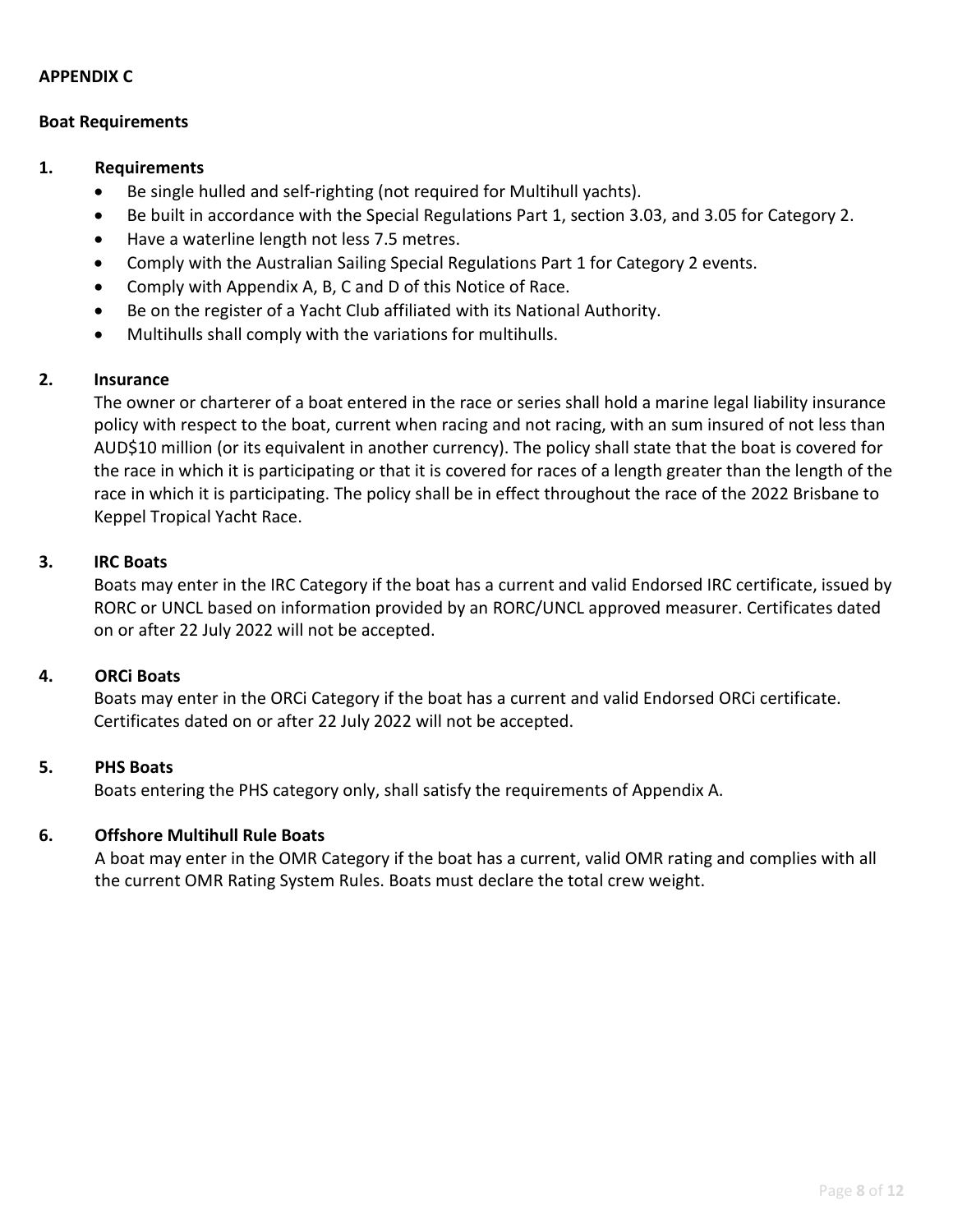#### **APPENDIX D**

#### **Crew Requirements**

- The minimum number of crew, except for Two-Handed, on any yacht shall be four (4).
- The number of crew on any boat in Two-Handed Category is two (2);
	- o Both crew shall comply with Special Regulation 2.04.1(Crew Experience), 3.25.8(a) Radio, 4.07.6 (First Aid) and, 6.01.1(a) (Training).
- The minimum age of any crew member is sixteen (16) years of age. Minimum ages taken from the start date of the race.
- At least 50% of the crew including the skipper & or sailing master shall have completed a Category 1 or 2 race or an equivalent passage.
- At least two (2) crew members on the boat shall have and provide a copy of their Senior First Aid Certificate or equivalent or higher qualification.
- At least one (1) member of the crew on the boat shall have and provide a copy of their Short Range Operator Certificate of Proficiency (SROCP) issued by a relevant authority, or equivalent or higher qualification, as per SR Part 1, Section 3.25.
- At least 30% of the total crew (rounded up) of each Fully Crewed boat must have a current and valid Safety and Sea Survival Certificate as per SR Part 1, Section 6, OR an equivalent course recognised by the RC.
- It is recommended that the skipper or sailing master have a recognised Australian Sailing certificate (or equivalent) of at least an Offshore Skipper certification.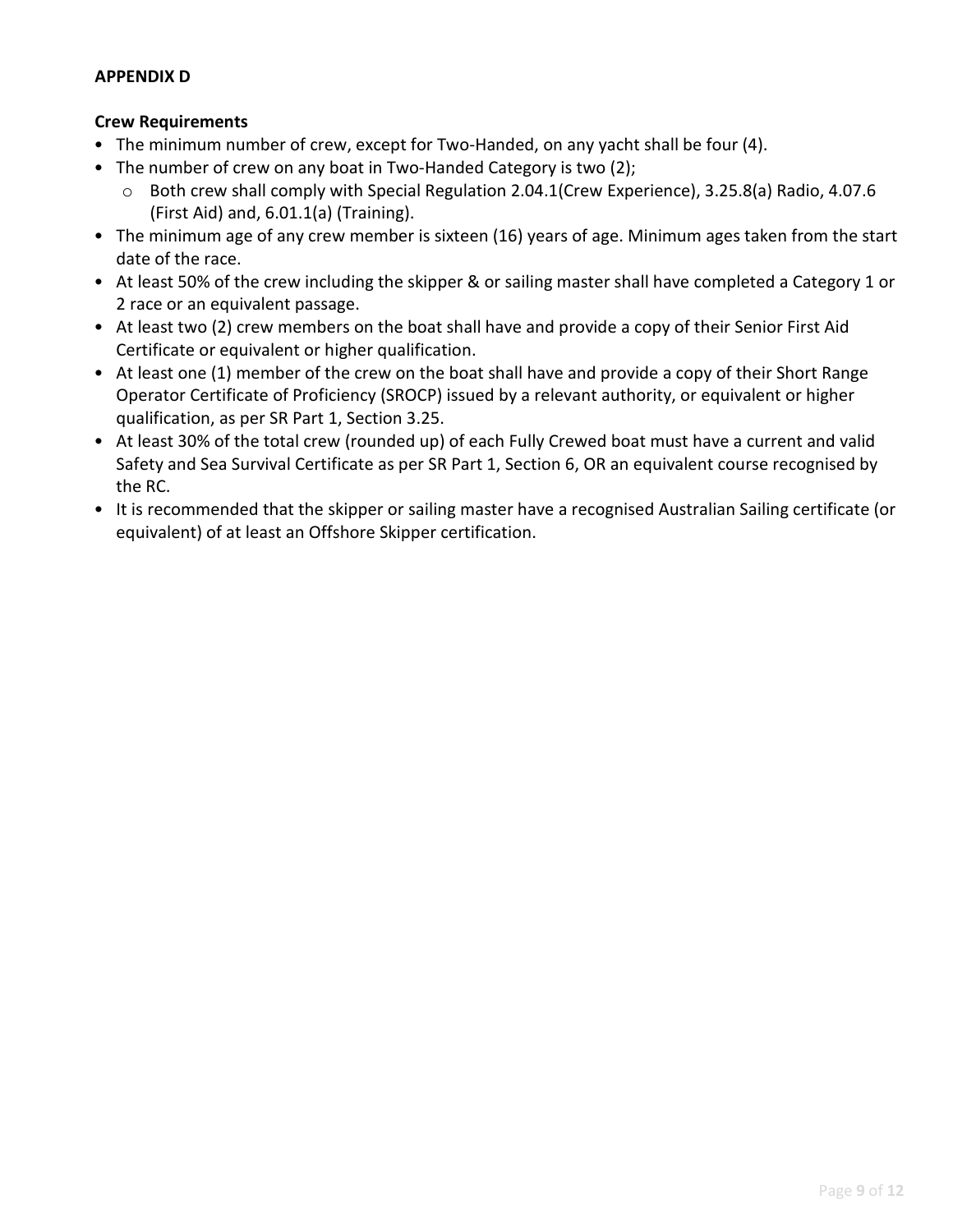#### **APPENDIX E**



## **Marine Communications Installation Report and Inspection Form Australian Sailing Special Regulations 2022- for Category 1 - 3 Yachts**

| <b>Yacht Name</b>                                 | Sail Number                             |  |
|---------------------------------------------------|-----------------------------------------|--|
|                                                   | Call Sign                               |  |
| Sat Phone No.<br>(if known at time of inspection) | Secondary Sat Phone No.<br>(if carried) |  |
| Radio Surveyor Name                               | <b>Location of Check</b>                |  |
| Boat Owner/Rep Name                               | Date of check                           |  |

#### *Radio inspections are valid for 12 months from the date of issue.*

## **CATEGORY 1, 2 and 3**

| 1. Yachts Batteries      | Batteries shall be of a sealed type from which liquid electrolyte cannot escape |  |
|--------------------------|---------------------------------------------------------------------------------|--|
|                          | Separate Engine & House battery banks                                           |  |
|                          | Charging arrangements & switching adequate                                      |  |
|                          | Alternator & belts in good working condition                                    |  |
| 2. On Load Voltage Test  | Battery terminal voltage did not fall below 11.4v                               |  |
|                          | when On-load Battery Tester applied                                             |  |
| 3. Battery Terminals     | Terminals are tight and well greased                                            |  |
|                          | Battery cabling is in good condition                                            |  |
| 4. VHF Radio             | Installed in a position protected from the ingress of moisture                  |  |
|                          | Channels 6, 16, 21, 22, 67, 72, 73, 80, 81 and 82 fitted                        |  |
|                          | 25 Watt transmit power                                                          |  |
|                          | NB: if DSC Capable                                                              |  |
|                          | <b>MMSI Programmed</b>                                                          |  |
|                          | <b>Connected to GPS Receiver</b><br>$\blacksquare$                              |  |
|                          | Able to send and receive alerts<br>$\blacksquare$                               |  |
| 5. VHF Antenna           | VHF Antenna and connections in sound mechanical condition                       |  |
| 6. Spare VHF Antenna     | Spare Antenna is on Board for each radio and in sound condition                 |  |
|                          | and mountings available for ease of installation                                |  |
| 7. Co-axial cable feeder | Feeder is sound and of low loss quality with good connections                   |  |
| 8. VHF Handheld Radio    | Channels 6, 16, 21, 22, 67, 72, 73, 80 and 81                                   |  |
|                          | VHF Handheld Radio is Waterproof                                                |  |
|                          | Provision for charge or replacement of batteries adequate                       |  |
|                          | Rated output of 5w                                                              |  |
| 9. Documents             | Marine Radio Operators Handbook is held on board                                |  |
|                          | Distress Procedure: Guide for Operators, Sat Phone number & Call Sign           |  |
|                          | and MMSI are visible                                                            |  |
| 10. Separate Radio       | Capable of receiving weather bulletins (AM/FM Radio)                            |  |
| 11. Special Regulations  | Yacht complies with Australian Sailing Special Regulations 3.25 Marine Radio    |  |